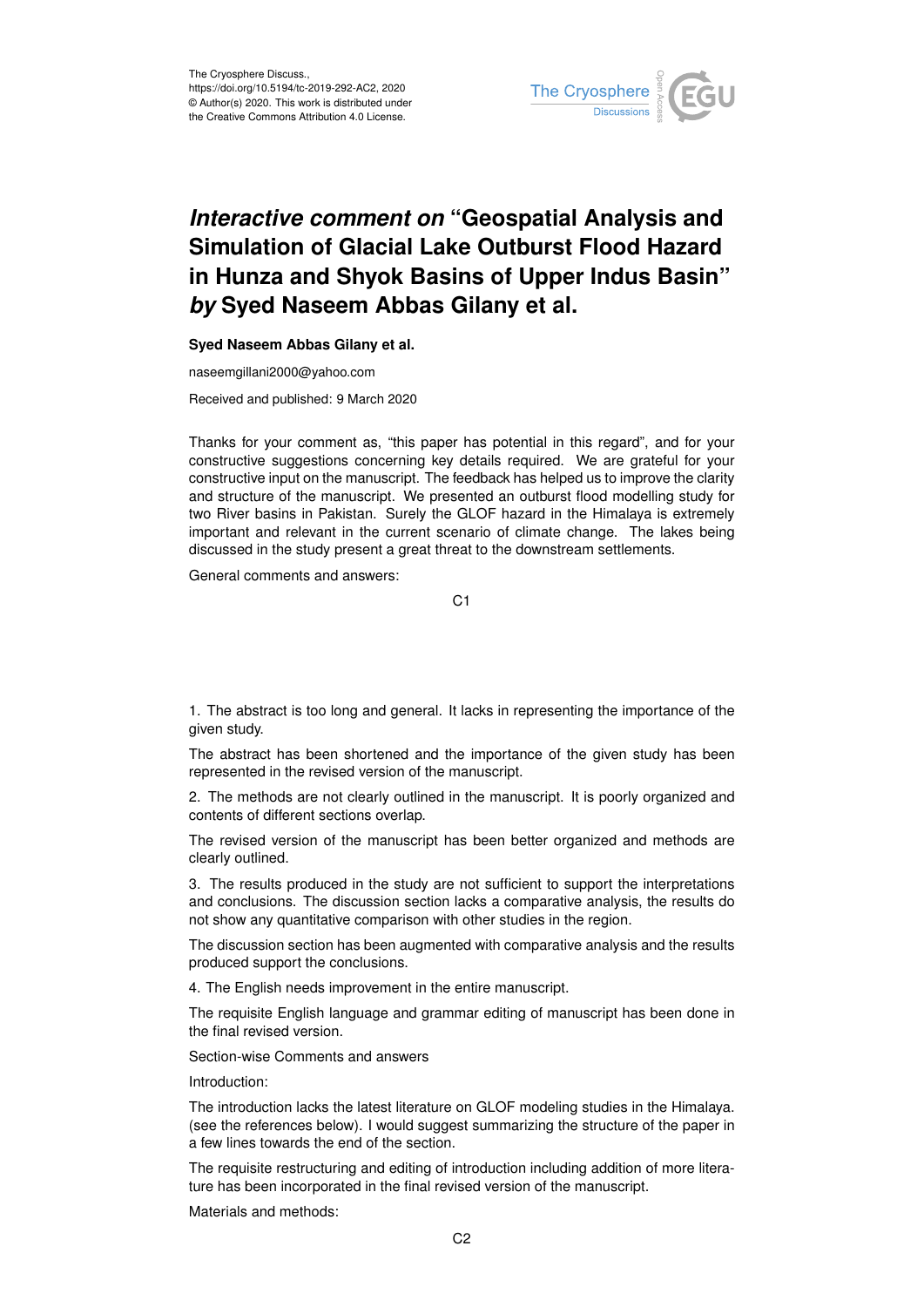1. The sections (2.1, 2.2, and 2.3) can be combined together into a common section as "Study regions and climate".

It has been re-organized.

2. Sections (2.4 and 2.5) can be combined as "Data and Methods"

For clarity sack these sections have been kept separate.

3. The details of the remote sensing data sets used in the study are missing. I do not understand why ASTER DEM is interpolated to 15m as it has an actual resolution of 30m.

The ASTER GDEM has been interpolated to 15m resolution to match the domain area mesh of 15m x 15m. The details of the remote sensing data sets utilized in the study are given in section 2.4.

4. Area-based scaling has been used to calculate the volume of the lakes. However, it is not clear which empirical relation has been adopted for the calculations. ( Refer to Huggel et al., 2004; Cook and Quincey,2015; Fujita et al., 2013). As this is the most crucial factor in GLOF hazard evaluation, it should be discussed.

The volume calculations of the lakes are based on area and depth (Refer table 2 of the study). Volume=Area\*Depth

5. The flow chart and the methodology doesn't explain about the breach hydro-graph. How is it obtained? What are the breach parameters? Mechanism of failure?. The methodology sections need to be revised and rewritten giving more emphasis on the GLOF parameters and flood hydro-graphs. There is a lot of overlap between the methods and results in the presented manuscript.

The methodology section has been revised with more emphasis on the parameters of flood hydro-graphs. The overlap has been removed.

Results and Discussion:

C3

This section is too short and vaguely written. It does not provide all the required details of the results obtained. This section should be thoroughly rewritten.

1. In section 3.1 – It is more of a methodology than results. The number of lakes and hazard evaluation criteria for selecting the specific lakes for this study remains unclear.

The identification of glacial lakes and hazard potential criteria for selecting the specific lakes for this study has been incorporated.

2. In Section 3.2 the text mostly explains about the classification of the lakes and does not fit well in the section as the section reads as "GLOF analysis of Hunza basin"

The section has been revised.

3. The hazard criteria adopted in the study does not explain the thresholds used for dam geometry, free board, and potential lake impacts.

The glacial lakes hazard criteria is based on outburst potential including dam geometry/ free board and risk to the downstream settlements.

Section 3.3

a. The results and methods are not well separated here. The input parameters of the hydrodynamic model fits well in the method section than the results.

The input parameters of the hydrodynamic model including the values assigned is placed in the results section.

b. Section 3.3.1 is not clear how flood volumes were considered for the different GLOF scenarios.

The volume calculations of the lakes are based on area and depth (Refer table 2 of the study). Volume=Area\*Depth

c. The potential flood hydro-graphs produced in scenario modeling is not shown. The initial breach hydro-graph is most crucial in any GLOF analysis as it determines the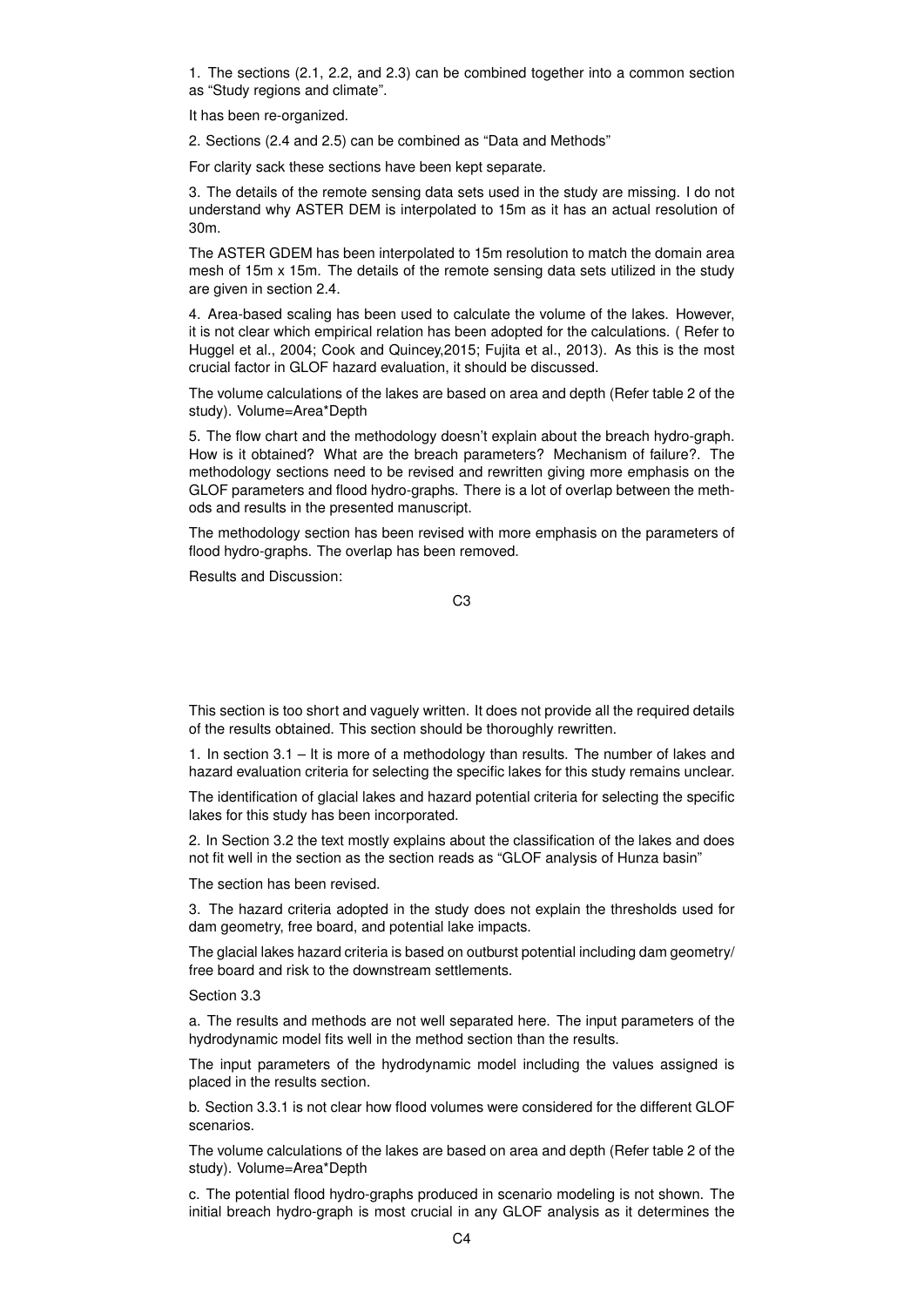flood hydraulics downstream as the GLOF propagates along the flow channel. This section needs to be rewritten showing results of the breach parameters and flood hydro-graphs.

The section has been revised.

4. In section 3.3.2 and 3.3.3, the routing parameters are not clear, there has been no mention of the surface roughness along the flow channel.

The routing parameters of the hydrodynamic model including the values assigned are given in table 1 of the study.

5. The boundary condition (upstream and downstream) for routing the potential GLOF event remains unclear.

Refer table 1 of the study.

6. Are the flow depths/ velocities representing the mean value along the cross section or just at a specific point?

The flow depths/ velocities represent the mean value along the cross section at the settlements.

7. There has been no mention of the flood wave arrival timings at specific sites along the flow channel.

Refer table 1 of the study.

Figures:

All figures lack in proper resolution. I recommend exporting the figures with a minimum resolution of 300 dpi for more clarity. Figures 2 and 3 can be combined. The drainage of the basin and the location of the potentially inundated settlements are not shown in the figures. Figure 5 can be removed. Figure 6-The in Agure lacks location information. The legends remain unclear. The figure can be better represented using other GIS

C5

platforms instead of RAS MAPPER. Figure 5-The figure lacks location information and legends. Figure 9-see comments for figure 6.

Figures 2 and 3 have been combined. The drainage of the basin and the location of the potentially dangerous glacial lakes have been shown in the figure. Overall the figures have been improved as suggested.

References:

Cook, S.J.; Quincey, D.J. Estimating the volume of Alpine glacial lakes. Earth Surf. Dyn. Discuss. 2015, 3, 559–575.

Worni et al., 2013. Glacial lakes in the Indian HimalayasâËŸ AËĞTFrom an area-wide glacial lake inventory to on-site and modeling based risk assessment of critical glacial lakes. Sci. Total Environ. 2013, 468.

Huggel, C.; Haeberli, W.; Kääb, A.; Bieri, D.; Richardson, S. An assessment procedure for glacial hazards in the Swiss Alps. Can. Geotech. J. 2004, 41, 1068–1083.

Sattar, A., Goswami, A., Kulkarni, A., & Emmer, A. (2020). Lake Evolution, Hydrodynamic Outburst Flood Modeling and Sensitivity Analysis in the Central Himalaya: A Case Study. Water, 12(1), 237.

Fujita, K., Sakai, A., Takenaka, S., Nuimura, T., Surazakov, A. B., Sawagaki, T., & Yamanokuchi, T. (2013). Potential iňĆood volume of Himalayan glacial lakes. Natural Hazards & Earth System Sciences, 13(7).

Sattar, A.; Goswami, A.; Kulkarni, A.V. Application of 1D and 2D hydrodynamic modeling to study glacial lake outburst iñĆood (GLOF) and its impact on a hydropower station in Central Himalaya. Nat. Hazards 2019, 97, 535–553.

Froehlich,D.C.PeakouTiňĆowfrombreachedembankmentdam. J.WaterResour. Plan. Manag. 1995, 121, 90–97.

Sattar, A.; Goswami, A.; Kulkarni, A.V. Hydrodynamic moraine-breach modeling and